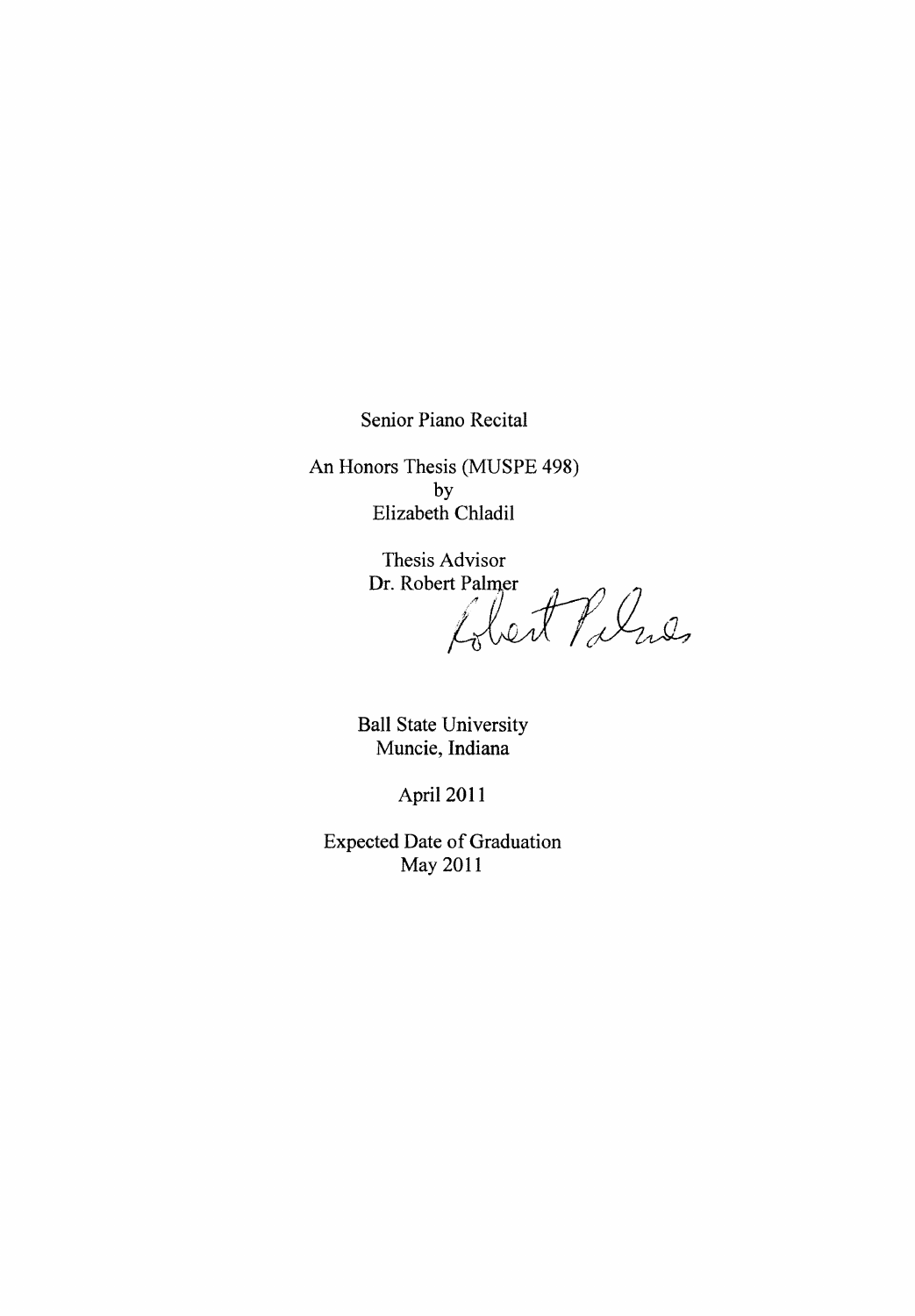ABSTRACT

Spalengi<br>Undengi<br>Thesus

 $L_{\mathcal{F}}$ e $\gamma$  .

 $\frac{2}{2}$   $\frac{4}{2}$ A senior recital is 50th The culmination of my work as an undergraduate piano major and a foundation for the rest of my professional career as a performer. The components of my creative project are my March 1, 2011 senior recital and program notes as well as a CD recording of my performance. The artist's statement details my growth as a musician throughout my performance preparation of each piece.

Memorization, musical interpretation, repertoire selection, and risk-taking are four facets of musical artistry. This list is by no means exhaustive, but the music on my program represents each of these four aspects. All of the pieces I studied this year required growth, but each strengthened me in different ways. In my artist's statement, I pair these four aspects of artistic growth with the recital program repertoire to demonstrate my development as a pianist.

*Memorization* J.S. Bach: Prelude and Fugue in F# minor, WTC I *Interpretation* Ludwig van Beethoven: Sonata Op. 28 "Pastorale" *Repertoire Selection* Bela Bartok: Suite Op. 14

*Risk-taking* Franz Liszt: *St. Francois de Paule marchant sur les jlots*  Though repertoire selection obviously occurs first in the learning process, I discuss the pieces in performance order. In addition to relating the repertoire to my growth as a musician, I share my reasons for choosing each piece and describe solutions to some of the challenges I faced. Sharing my approach to performance will encourage an appreciation for classical music and the performing arts.

# ACKNOWLEDGEMENTS

Special thanks to Dr. Robert Palmer for providing artistic advice, instruction, and inspiration not only for this recital, but throughout four wonderful years of study. I could not have asked for a more encouraging, supportive, and demanding professor for my undergraduate piano studies!

Thanks also to my first piano teachers Susan Brooks and Pam Miller as well as to my family and close friends for their continued support and positive attitudes.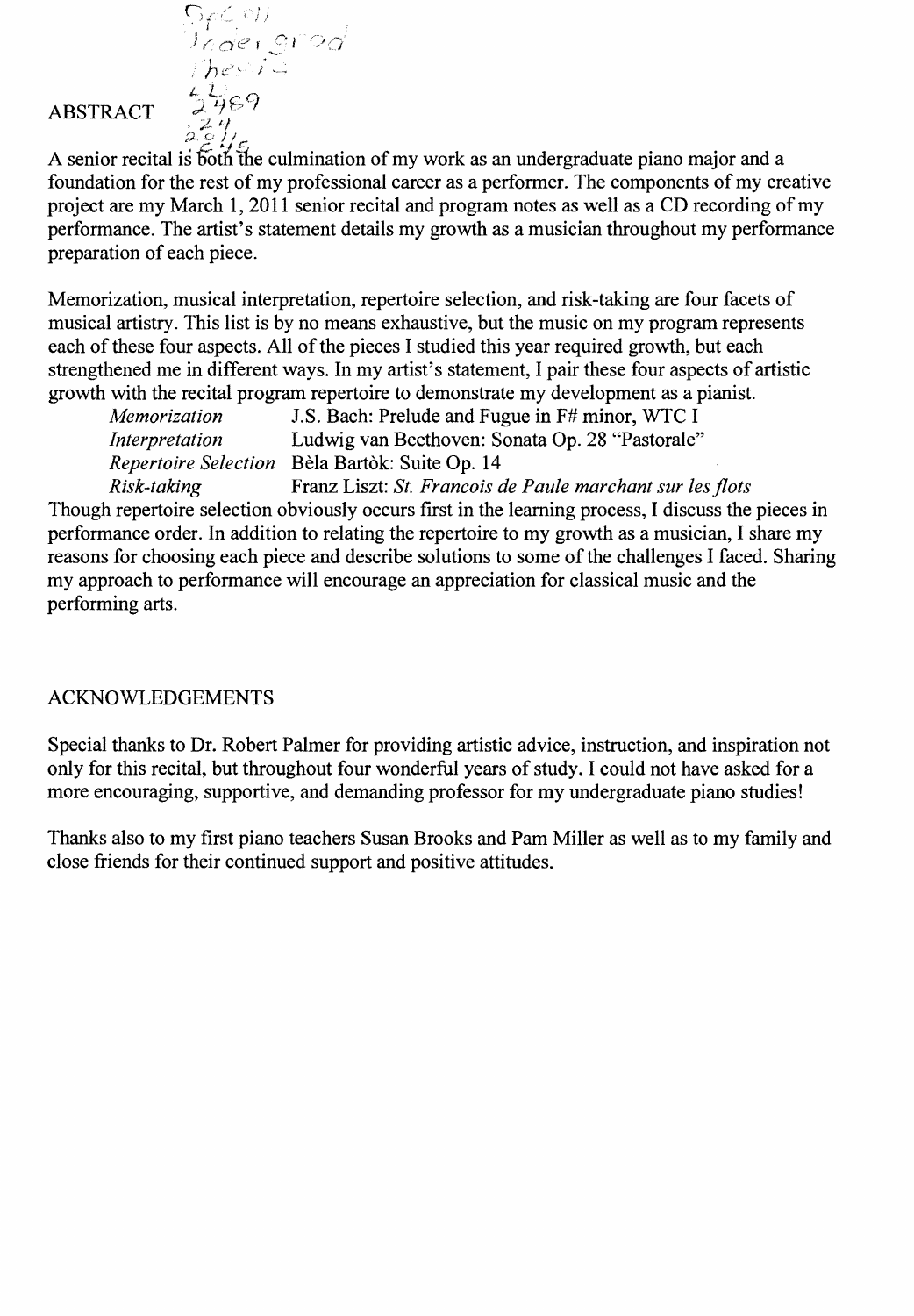### J.S. Bach: Prelude and Fugue in F# minor, WTC I, BWV 859

The combination of memorization and listening form the basis for a pianist's artistic development. Without training the brain and fingers through memorization and the ear through listening, a pianist cannot communicate successfully with the audience. Studying a Bach prelude and fugue tests both skills. The polyphonic texture of Baroque music requires careful listening and painstaking memorization of each melodic line. A pianist uses these indispensible skills when learning pieces of every genre and stylistic period.

As I previewed several pairs of preludes and fugues from Bach's *Well Tempered Clavier Books I and II*, the fugue of the F# minor set attracted my attention. The melody is so expressive despite its narrow range. Hinting at key areas other than F# minor, the line climbs hopefully while gaining momentum but sinks again at the end of the phrase to the starting pitch. After the first statement of the subject, the second subject enters while the first voice continues with the countersubject. In this fugue, the countersubject is a sighing motive of descending steps that is often used in Baroque music as a lament. Aside from the expressive possibilities of the piece, I wanted the challenge of studying a four voice fugue.

My creative process began with memorization. I knew the fugue would be more difficult to memorize than the prelude, so I began with one voice in one phrase in the middle of the fugue. In the past, I played and studied pieces at the piano with the score and then worked on memory as the last step of the learning process. This time I tried a completely new approach. I decided to learn the piece away from the piano by studying the score and then playing the piece for the first time at the piano from memory. I did not attempt to learn the entire prelude and fugue away from the piano, but rather learned short phrases. I carefully studied each melodic line by singing the line using solfegge syllables. Then I transcribed each line from memory by hand onto staff paper.

 $\mathbf{1}$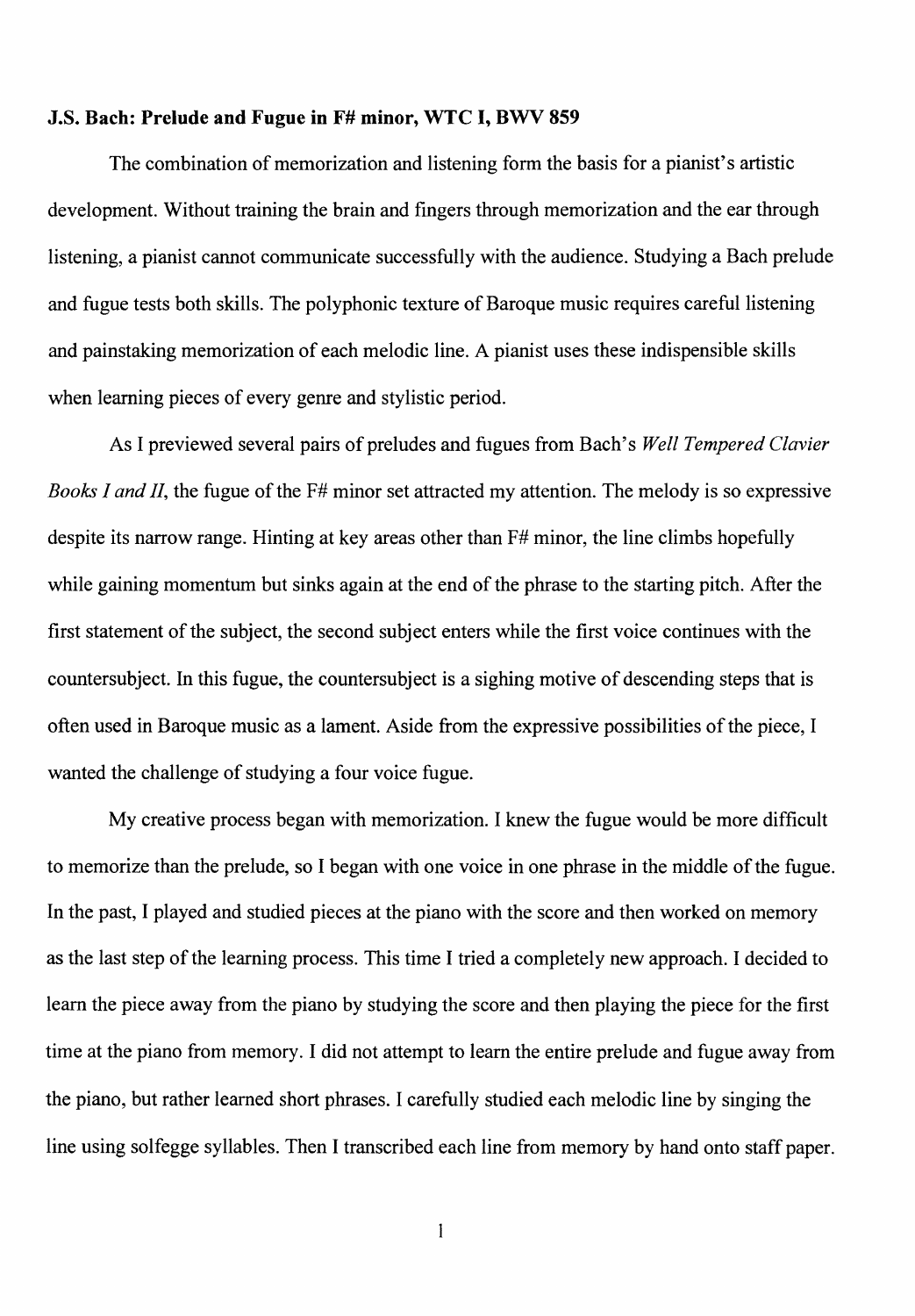I also visualized playing so that I could choose the best fingering before touching the piano. Once I was confident I could sing and play each line, I sat at the piano to play the phrase! It was not usually perfect the first time, but I had already made great progress from the first days of score study. By memorizing first, I had plenty of time to find the weaknesses in my memorization before my final performances. Experimenting with new memorization techniques served me well, though I will continue to use a variety of approaches to learning music.

Training my ear to listen to each line helped me shape phrases. Singing and playing different combinations of the melodic lines helped my ear and brain to solidify memory while shaping each voice individually. For example, I played the opening subject countless times so I could maintain a smooth phrase despite the decay of long notes on the piano. Playing different combinations of voices also forced me to listen with fresh ears to the shape of each voice's phrase. Even as I practiced in the days immediately before my recital, I had to continue singing and playing individual lines to maintain the shapes of the phrases. The discipline of memorizing and listening carefully to Bach's dense counterpoint continues to teach me how to learn other composers' pieces.

## **Ludwig van Beethoven: Sonata Op. 28 "Pastorale"**

One of the joys of performing is the opportunity to communicate the composer's music to the audience. Instrumental music does not have text, but the historical context, composer's life, and the title of the piece can give clues to the composer's intended message. Interpreting a piece of music requires me to synthesize the composer's message with my personal experiences. When I lack the experience to understand the piece, I get to use my imagination!

At the time when I was deciding which Beethoven sonata to study, I had recently performed Mozart's K 310 sonata in A minor. K 310 has a very serious, desperate quality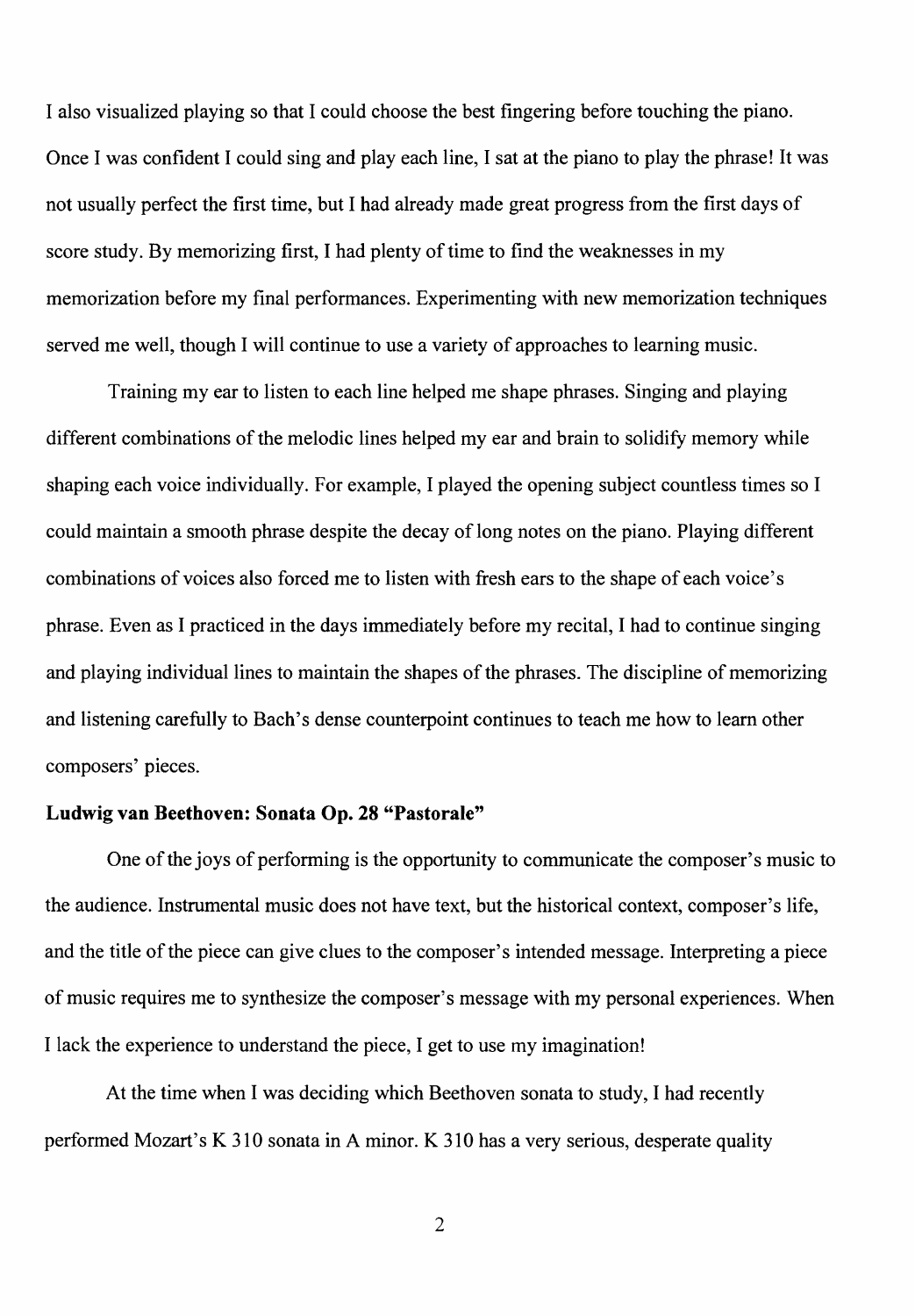different from most of his sonatas. In choosing my next sonata, I listened to several Beethoven sonatas including the "Tempest." After performing Mozart's K 310, I wanted something lighter and happier sounding. In my initial listening, the "Tempest" felt too much like the Mozart sonata I had just studied. In contrast, the "Pastorale" attracted me with its genuinely joyful character.

Throughout the learning process, remembering the musical aspects that attracted me to study the piece made me determined to keep working. Developing an artistic understanding of a piece is just as important as developing technical skills. Once I have studied the piece for a while and have a better idea of the composer's artistic intentions, I like to use imagery, narrative, and sometimes lyrics to help me convey the emotional mood of the piece. My images or stories change throughout the learning process and continue to change, especially when I revisit the piece. Each musician brings personal experiences to his or her interpretation, which makes every performance unique. The images and words I share here are my current interpretation of the Beethoven sonata.

Beethoven composed this sonata in 1801. From my undergraduate courses in music history, I know this year marks a transition between what historians call Beethoven's early and middle periods when he began to lose his hearing. Throughout his life Beethoven often retreated to the countryside, especially as he realized he was growing deaf. Beethoven's love of rural areas influenced my interpretation of the sonata.

Traveling in the countryside is a theme that connects the four movements of the sonata. In the first movement, the repeated bass notes lend a forward motion to the piece. Before I start to perform the sonata, I think about what I see and the way I feel when I go for an early morning run at home during the summer. The repeated bass notes provide the constant rhythm for my run. I try to match the quality of my sound with the clear quality of the early morning light. Since I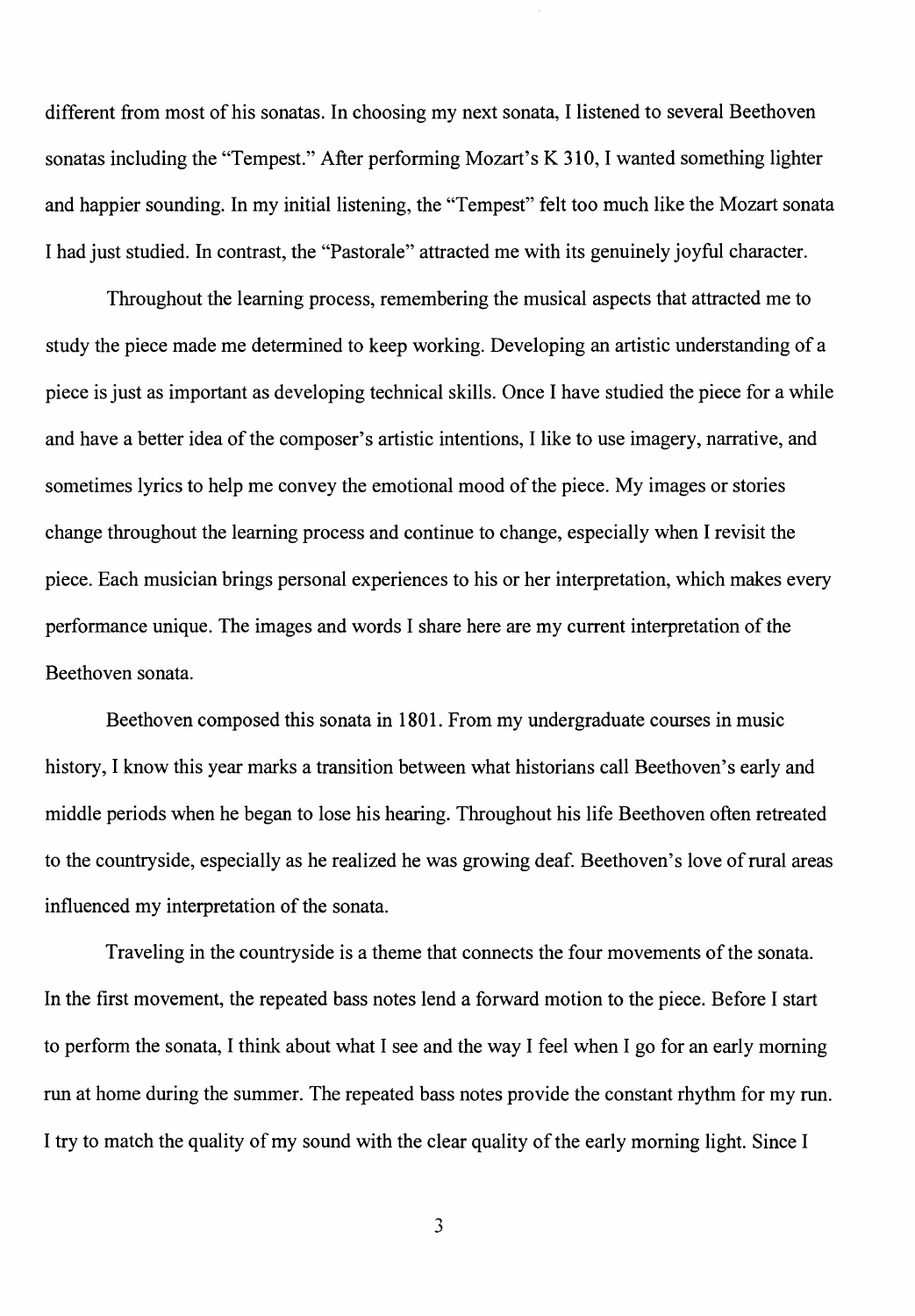live in a rural area, there is often a light mist still hanging over the fields and above the river that I cross by bridge in the early morning. The morning light makes the dairy farm and dilapidated barns seem magical in comparison to the way they look in the harsh noon sun.

Before studying this sonata I had never tried writing lyrics, but I found that it helped me connect emotionally to the piece. To help me shape the melody's phrases as well as to sharpen my mental imagery, I wrote two lines of text for part of the first movement. The unrhymed lyrics for the first two phrases are:

At sunrise before morning dew and mist had disappeared Birds singing greet the new day with their cheerful voices on air.

I tried to match the words' inflections with the inflection and direction of the melody. For example, "disappeared" corresponds to an upward gesture at the end of the phrase. I also wanted those notes to sound very light and easy, so the word "disappeared" reminded me of the sound I wanted to achieve.

The second movement has a very different character from the first. The key of D minor gives the movement a somber, serious mood. Instead of the gently rolling repeated bass notes, the bass line of the second movement is a disjointed staccato. I thought the traveling theme still fit, but with a more tragic story. For this movement, I imagine an elderly man going out for a walk, getting lost, and not remembering the way to return home. I do not have a personal experience related to this scenario, but I can only imagine the frustration and fear someone who is lost might feel. The repetitive bass figures and obsessive melodic line paint a picture of a distressing scene. The contrasting middle section in D major is more energetic and playful. Though I think of this section as a memory of the person's younger days, the outer D minor sections of the movement taint the joy of the middle part. When performing this movement, the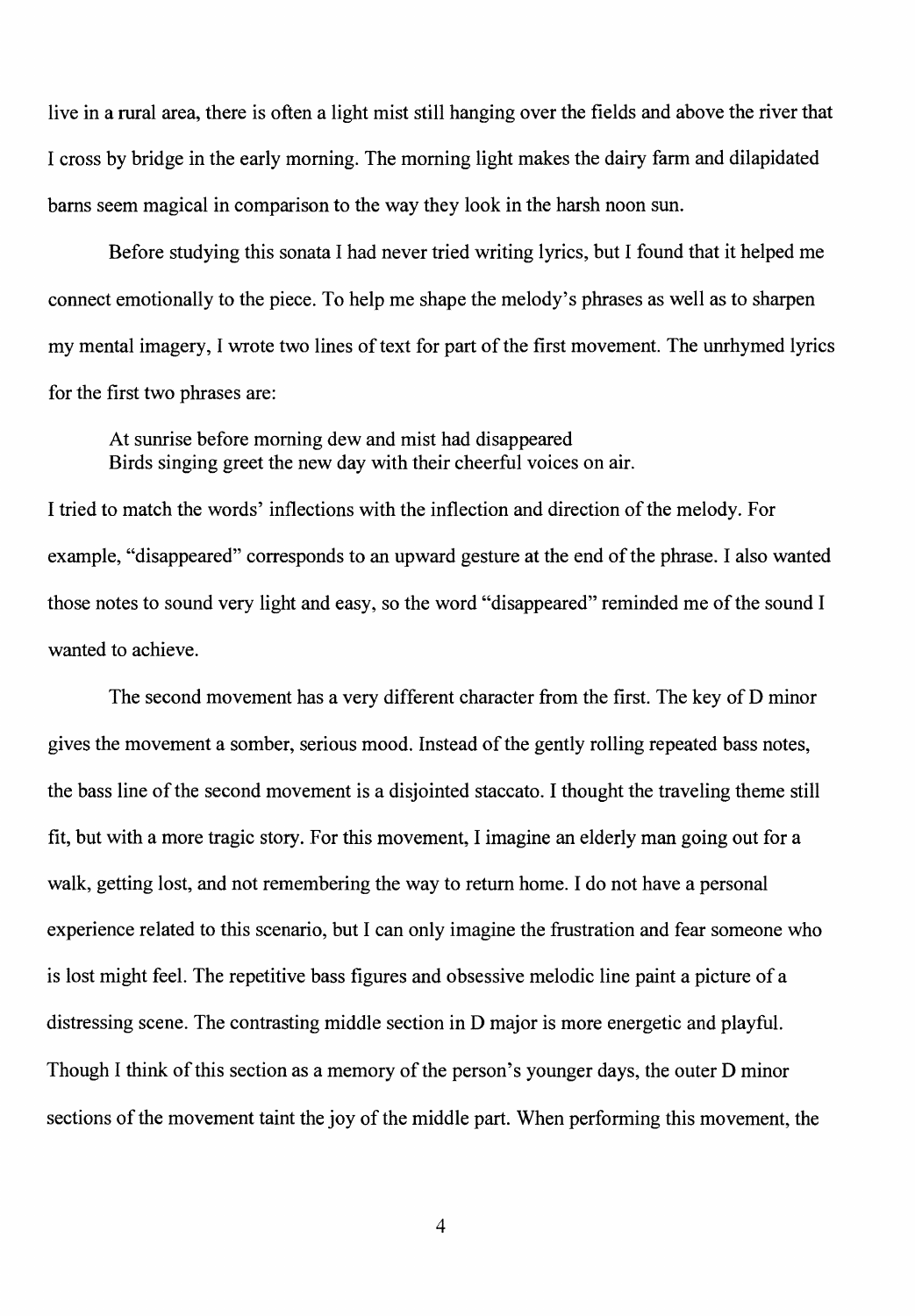narrative lyrics I wrote for the first D minor section reminded me of the character of the movement. The first two lines repeat since Beethoven included a repeat of the first two phrases.

I went out for a walk alone for the first time. Not long after I left I turned back home. I can't remember where I am. Can someone help me find my way home? I'm so scared, I've lost my way, please can you give me help? I guess I'll take this way here and retrace my steps, just hope for the best. Is there no one who can help me remember?

The words are tied exactly to the notes and rhythms of the phrases. I also tried to match the rhetoric of my text to the rhetoric of the music. My third line corresponds to the third phrase of music. In this part, Beethoven changed from using a disjointed bass line to repeated notes. The repeated bass notes give a nervous feeling that matches the words I chose. I coordinated the return of the original bass line with the sixth line of my text. Here I could imagine the man deciding to try to find his way home. I did not try to think about these lyrics while performing, but penning them sharpened the mental images I recalled as I began each performance.

I did not find it necessary to write lyrics for the third and fourth movements of the sonata. The mood of the third movement is clearly playful, mischievous, and fun. The fourth movement's rolling bass pattern continues to fit the theme of traveling. At the beginning of this movement, I imagine a cast of Jane Austen characters embarking on a carriage ride over hills and through country lanes. In each of the four movements, my experiences with nature helped me connect with Beethoven's enjoyment of the countryside.

### **Bela Bartòk: Suite Op. 14**

Choosing the right repertoire for the right time is essential in a musician's development. As any teacher and performer will attest, attempting to study a piece before being technically and musically prepared causes frustration. When recommending repertoire, a teacher must take into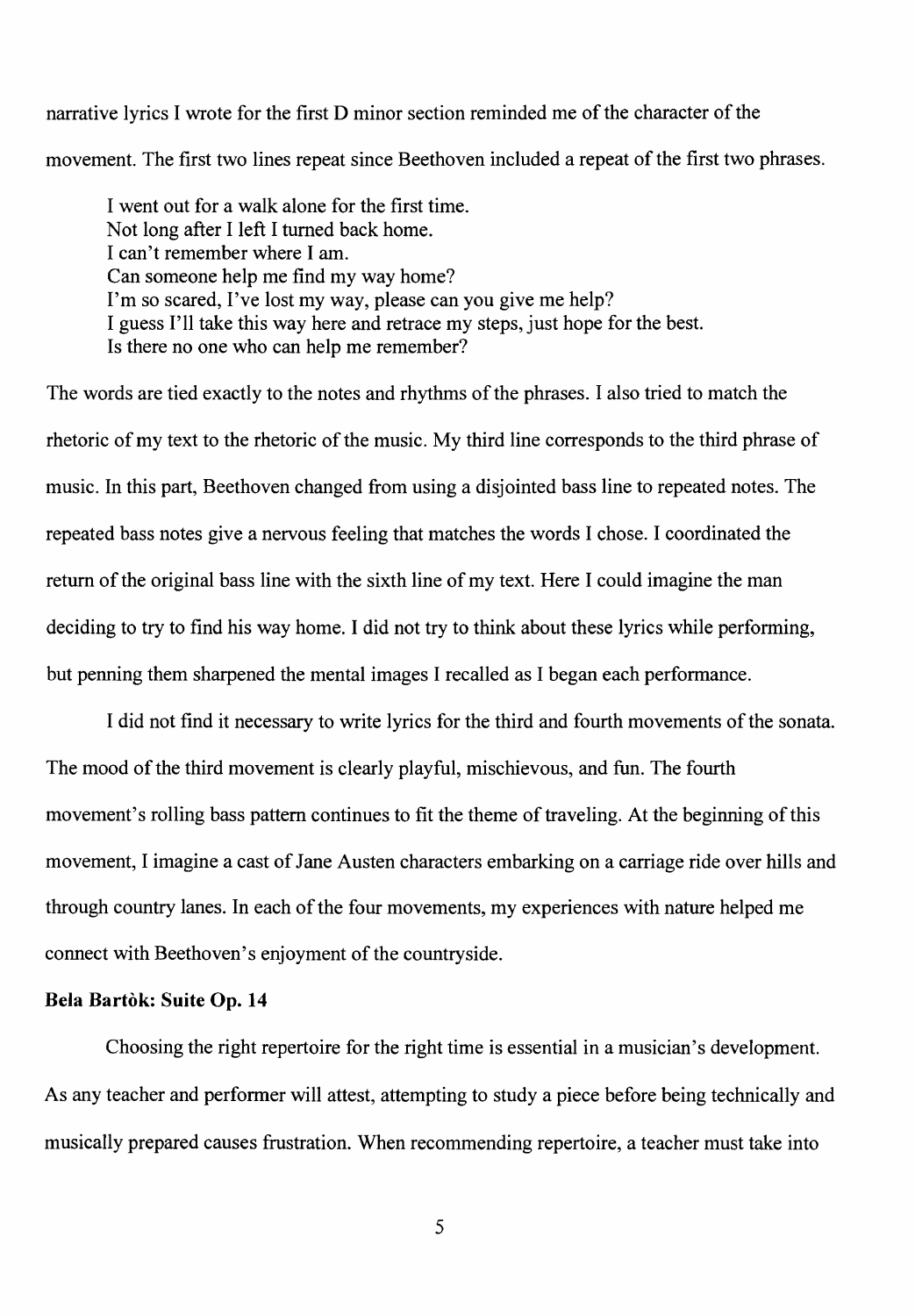consideration the music his student has already studied and the level of the student's playing. Sequencing repertoire so each piece gradually challenges and strengthens a student's weaknesses is a tricky task. No magic formula exists. My decision to study Bartok's Suite has given me valuable experience in repertoire selection as I begin to rely less on the guidance of my teacher.

My process for choosing this piece was different than that of the other pieces. In this case, I really wanted to study and perform Bartok's *Eight Improvisations on Hungarian Peasant Songs* Op. 20 rather than the Op. 14 Suite. I had not studied another work by Bartok before, but his use of Hungarian folk music in his compositions fascinates me. I have a romanticized image of Bartòk and fellow composer Zoltàn Kodàly traipsing around the backwoods of Eastern Europe with a huge phonograph collecting folk songs before the songs became extinct! Despite the jarring dissonances, I love how Bartok crafts an accompaniment around the existing folk songs in the *Improvisations.* I began working on the *Improvisations* in early June, but quickly realized they would be more difficult than I thought. To perform a twentieth-century work by the beginning of October, when I had a graduate school audition, I needed to learn one of the pieces by Bartòk quickly.

Sight-reading the *Improvisations* was nearly impossible because of the tempo changes and accidentals. Once I started practicing, I found that I did not enjoy the painstaking process of ensuring note accuracy. Hearing dissonant intervals at slow practice tempos is agonizing. I made the wise decision to switch to working on the Op. 14 Suite, which is seven minutes shorter, much easier to understand, and therefore an excellent first foray into Bartok's repertoire. It was a wise decision, given my time crunch and the difficulty of the other pieces on my program. I have not forgotten the *Improvisations!* I am determined to play them in the near future. This semester I satisfied my interest in the musicological side of Bartok by writing my Piano Literature term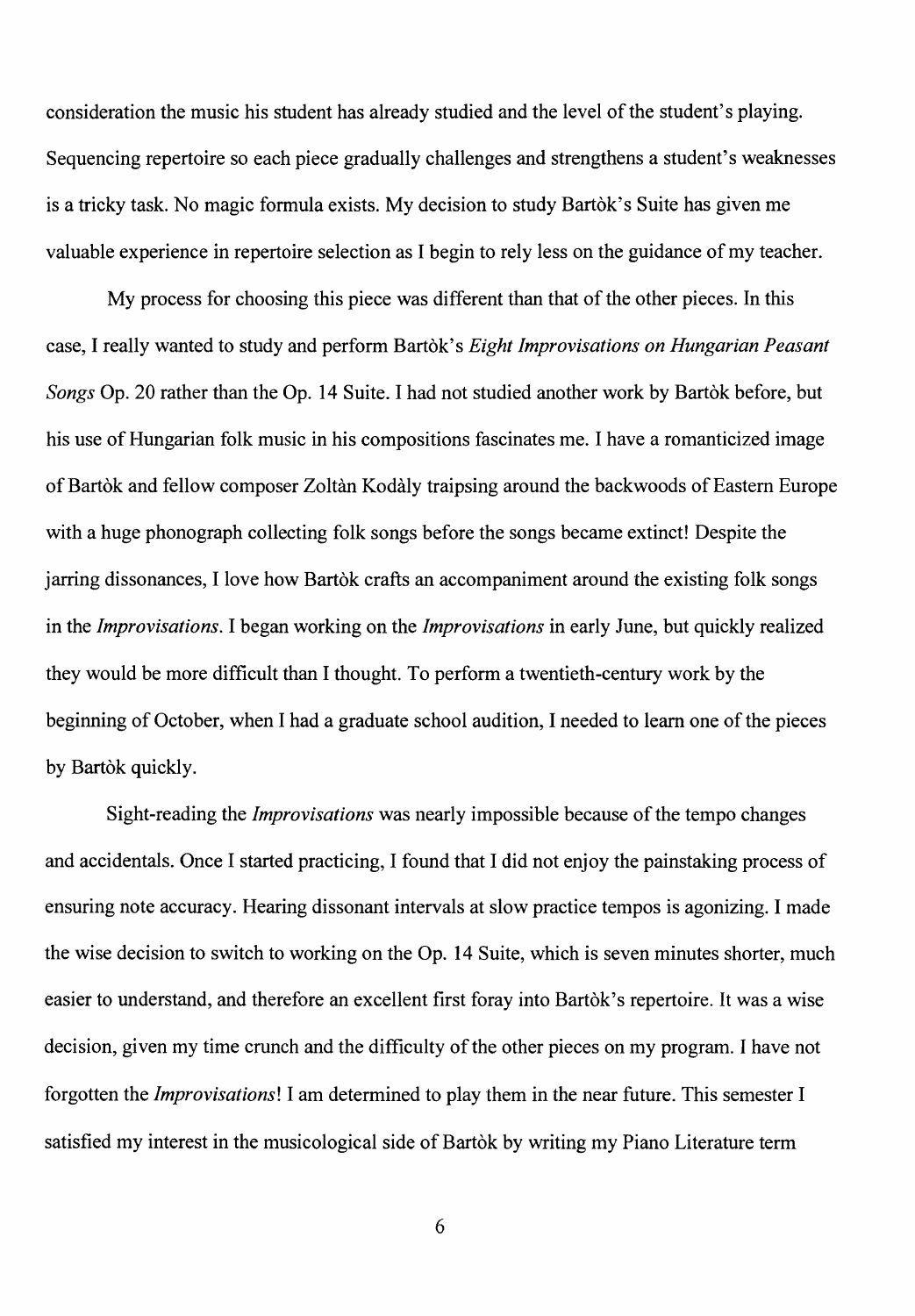paper about the *Improvisations.* Now I have an even deeper appreciation for the piece, so when I study it in the future my interpretation will be well informed by the research I conducted!

## Franz Liszt: *St. Francois de Paule march ant sur les jlots* from *Legendes*

Playing Liszt's music is risky. The first and obvious challenge a pianist overcomes is mastering the technical difficulties of his music. Of the pieces on my program, the Liszt required the most patience in mastering the technical challenges since playing it at slow practice tempos is not musically satisfying. Because the rolling accompaniment has so many notes, shaping and hearing the right hand's melodic line in a slow tempo is difficult. Chromatic runs in the left hand, chromatic octaves, and chromatic chords portray the rolling waves. All of these required careful fingering and attention to rhythmic evenness so I could achieve the desired effect of a stormy sea.

*St. Francois de Paule marchant sur les jlots* made me like Liszt. Choosing to study a piece may not seem risky, but in order to like Liszt's music I had to destroy my prior biases against his compositions. For a long time, I did not like Liszt's music because I thought it was too flashy and virtuosic without any substance. *St. Francois de Paule marchant sur les flots* changed my mind. The piece is based on a story of St. Francis of Paul, which I included in my program notes. Though I had heard many pieces by Liszt, this was the first I encountered based on a religious narrative. Liszt's evocative portrayal of the legend of the saint who walked on the waves convinced me to study the piece and proved to me that Liszt's technical fireworks can be based on serious topics.

Finally, performing this piece convincingly required me to risk stepping outside of my comfort zone to parade my interpretation in front of an audience. My interpretation of the piece remained constant throughout my preparation. Since the piece clearly narrates the legend of St.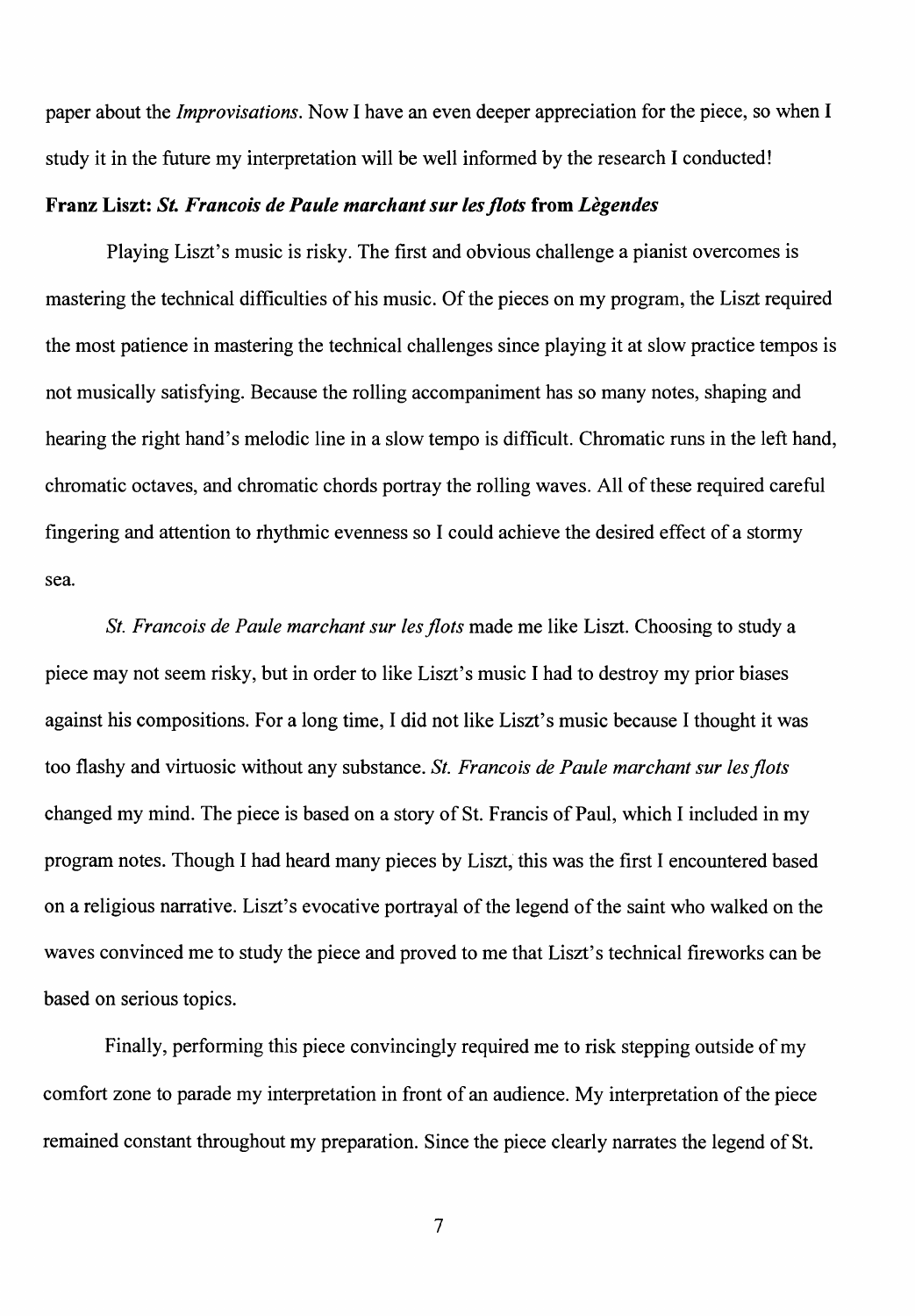Francis de Paul, I "only" had to master the technical challenges to allow the story to unfold for the listeners. The biggest challenge I faced in performing was injecting the religiously themed piece with Liszt's showman's flair. As a naturally reserved person, I had to animate my personality in order to tell the story as Liszt would have told it to thrill his audiences. Successfully acting to become Liszt on stage resulted in exciting performances both for the audience and me!

All pianists share the task of choosing, memorizing, interpreting, and performing repertoire. The number of ways to approach the task is as great as the number of pianists! My artist's statement provides a record of my learning process this year. I know my learning process will continue to develop and change because to resist discovering new ways to learn and perform is to slide backward. Beethoven's words provide inspiration to musicians and non-musicians alike: "Then let us all do what is right, strive with all our might toward the unattainable, develop as fully as we can the gifts God has given us, and never stop learning."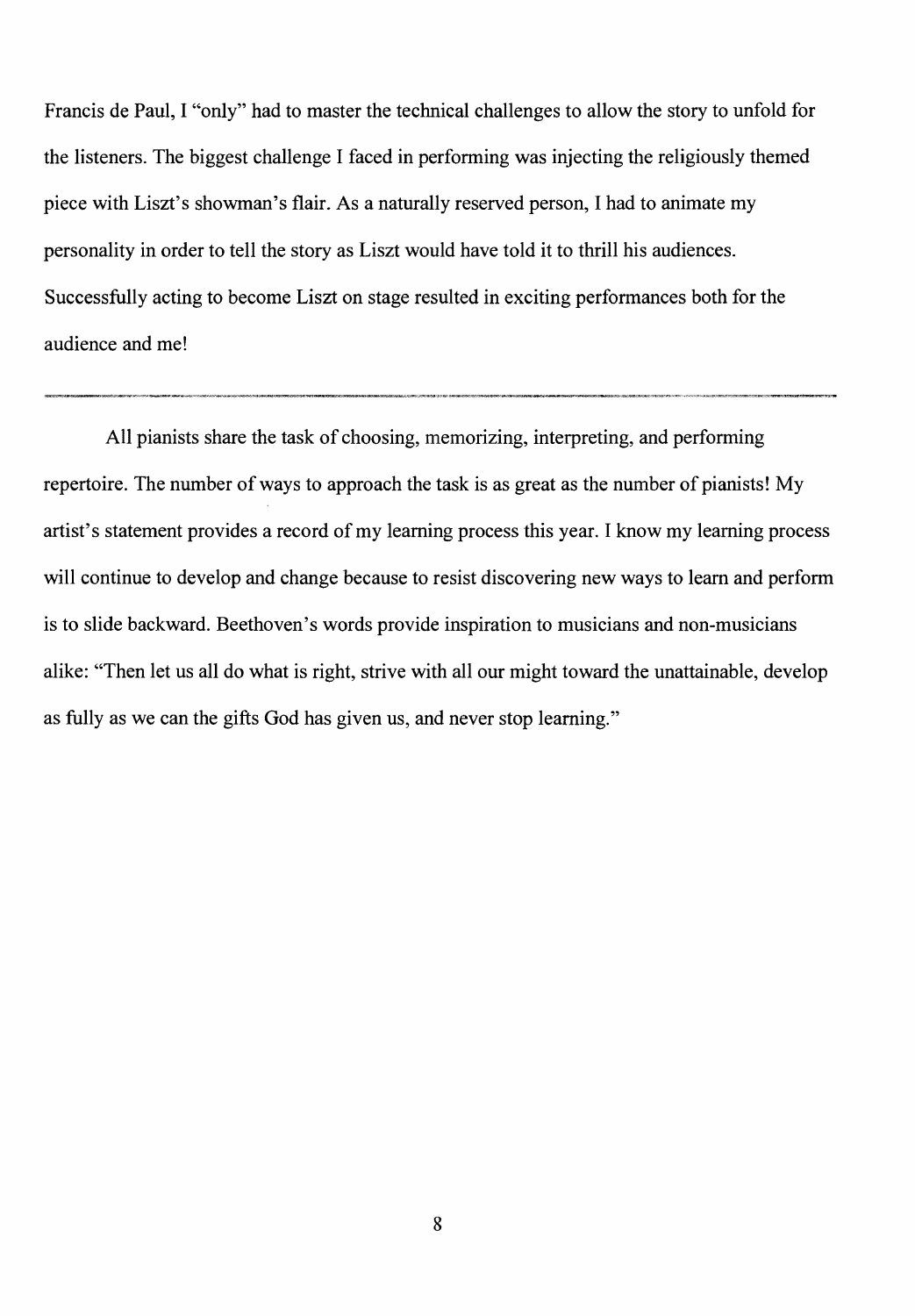Prelude and Fugue in F# minor, *WeD-Tempered ClavierI ......................... Johann* Sebastian Bach German composer Johann Sebastian Bach's output of keyboard music during the Baroque period surpasses many of his contemporaries. Though he was known during his lifetime as an improviser rather than as a composer, Bach's music has become a staple of the pianist's repertoire.

In the 1600 and 1700s, keyboard instruments did not have standard constructions or tunings as they do today. "Mean-tone" tunings defined in the 1600s were acoustically pure, but playing in remote keys sounded badly out of tune. Equal temperament tuning is a system in which the octave is divided equally into twelve parts. Bach's two books of the *Well-Tempered Clavier* proved the value of equal temperament tuning. Each book contains twenty-four preludes and fugues in all twelve major and minor keys.

Sonata Ope 28 "Pastorale" ...................................................................................... Ludwig van Beethoven German composer Ludwig van Beethoven stands as a bridge between the Classical and Romantic periods. Many of his compositions use Classical period forms, but his experimentation and expansion of those forms paved the way for later composers in the Romantic period. Prior to Beethoven's time, composers produced piano sonatas for teaching or for the enjoyment of amateur musicians. By increasing the technical demands and expanding the form to include a dance movement, Beethoven elevated the piano sonata to a genre comparable to the string quartet or symphony. The Op. 28 sonata follows a relatively traditional structure in each of the movements. Beethoven did not refer to this sonata as the "Pastorale." Rather, the repeated pedal tones found throughout the first, second, and fourth movements may have inspired the sonata's nickname.

Suite Ope 14 ..................................................................................................................................... Bela Bartok Hungarian Bela Bartok's compositions reflect his work as an ethnomusicologist. Eastern European nationalism inspired Bartok and fellow composer Zoltàn Kodàly to publish a book of folk-song settings. Beginning in 1906, Bartòk took field trips to Hungarian, Czechoslovakian, and Romanian villages to record folk-songs. Many of his compositions, including 6 *Romanian Folk Dances* and *Improvisations on Hungarian Peasant Songs* feature folk melodies with twentieth century harmonies. His Op. 14 Suite is not based on specific folk melodies, but the first movement captures the spirit of a folk dance. The first, second, and third movements increase in frantic, driven energy until the final movement, which can be heard as the desolate calm following a storm.

*St. Francois de Paule marchant sur les Dots* from *Legendes* ........................................... Franz Liszt Two-thousand eleven marks the two-hundredth anniversary of Hungarian composer Liszt's hirth. Known as a virtuoso pianist in his time, Liszt is credited with popularizing the term "recital" for solo concerts. Accounts of his performances emphasize his dramatic, often theatrical playing. However, reviews by contemporary musicians such as Berlioz and Robert and Clara Schumann as well as many of Liszt's students reveal the quality of his playing.

Though some people criticize Liszt's compositions for being egotistical displays of technique, many of his later works have programmatic titles that focus on art, literature, or religious concepts. *Ugendes*  is a pair of character pieces based on stories about St. Francis Assisi and St. Francis de Paul. In the fust, *St. Frands* of *Assisi Preaching to the Birds,* trills and arpeggios imitating birds alternate with chordal passages imitating the saint's sermon. In the second, *St. Francis de Paul Walking on the Waves*, bass tremolos and chromatic runs represent waves. According to the story, the saint and his companions needed to cross a sea, but the owners of a boat would not grant them passage. Praying for divine assistance, Francis proceeded to walk across the water and reached his destination before the boat!